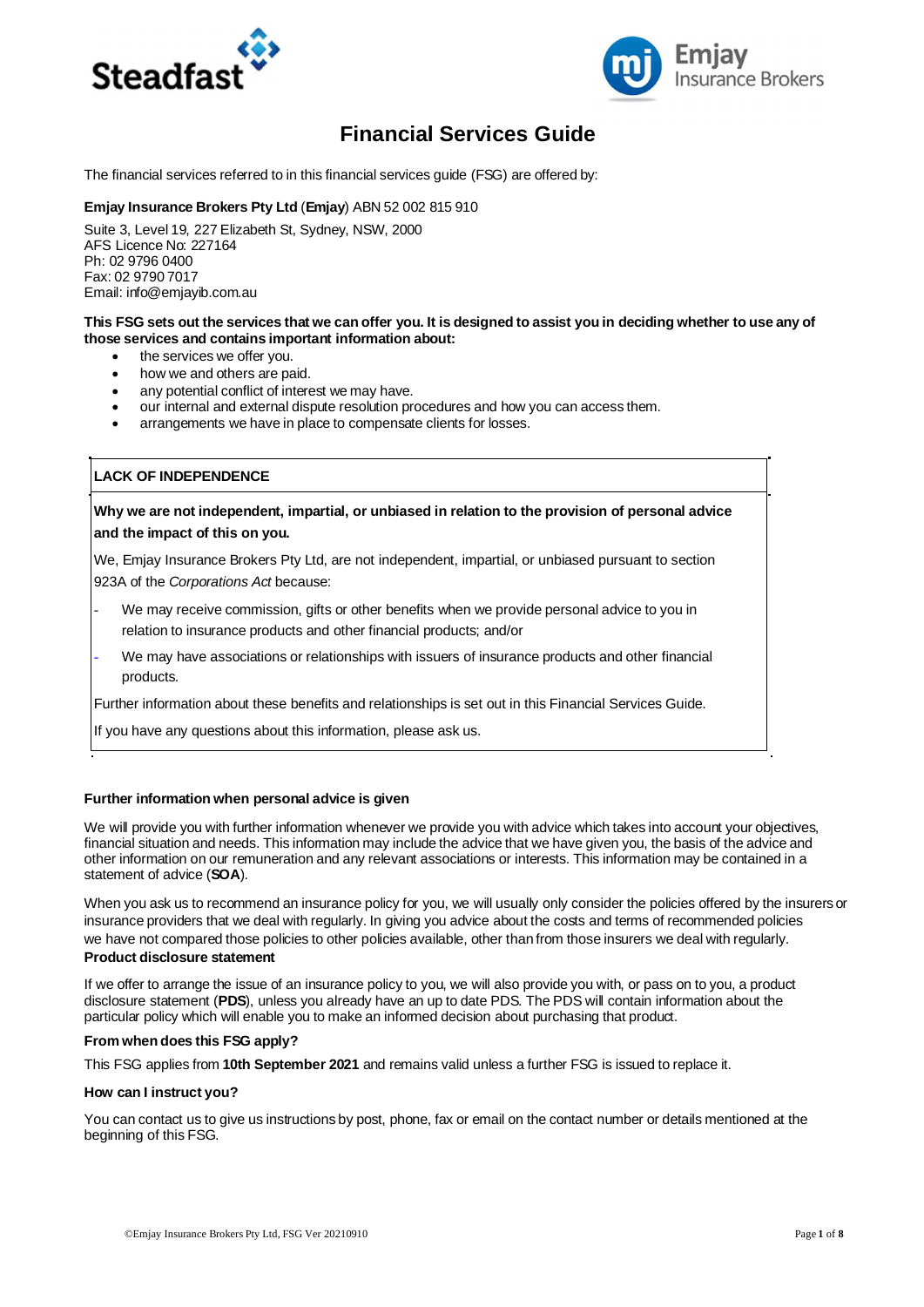



#### **Who is responsible for the financial services provided?**

Emjay Insurance Brokers Pty Ltd is responsible for the financial services that will be provided to you, or through you to your family members, including the distribution of this FSG.

Emjay Insurance Brokers Pty Ltd holds a current **Australian Financial Services Licensee no: 227164**. The contact details for Emjay Insurance Brokers Pty Ltd are at the beginning of this FSG.

#### **What kinds of financial services are you authorised to provide to me and what kinds of financial product/s do those services relate to?**

Emjay Insurance Brokers Pty Ltd is authorised to advise and deal in general insurance products to wholesale and/or retail clients. We will do this for you as your broker unless we tell you otherwise.

#### **Will I receive tailored advice?**

Maybe not in all cases. However, we may need information about your personal objectives, details of your current financial situation and any relevant information, so that we can arrange insurance policies for you, or to give you advice about your insurance needs. We will ask you for the details that we need to know.

In some cases we will not ask for any of this information. If we do not ask, or if you do not give us all of the information we ask for, any advice you receive may not be appropriate to your needs, objectives and financial situation.

You should read the warnings contained in any SOA, or any other warnings that we give you, carefully before making any decision about an insurance policy.

Where we provide you with advice about your insurance arrangements, that advice is current at the time that we give it. We will review your insurance arrangements when you inform us about changes in your circumstances, or at the time of any scheduled status review or upon renewal of your insurances.

#### **Contractual Liability and your insurance cover**

Many commercial or business contracts contain clauses dealing with your liability (including indemnities or hold harmless clauses). Such clauses may entitle your insurers to reduce cover, or in some cases, refuse to indemnify you at all. You should seek legal advice before signing and accepting contracts. You should inform us of any clauses of this nature before you enter into them.

#### **What information do you maintain in my file and can I examine my file?**

We maintain a record of your personal profile, including details of insurance policies that we arrange for you. We may also maintain records of any recommendations or advice given to you. We will retain this FSG and any other FSG given to you as well as any SOA or PDS that we give or pass on to you for the period required by law.

We are committed to implementing and promoting a privacy policy, which will ensure the privacy and security of your personal information. A copy of our privacy policy is available on request or on our website www.emjayib.com.au .

If you wish to look at your file please ask us. We will arrange for you to do so.

#### **How will I pay for the services provided?**

For each insurance product the insurer will charge a premium that includes any relevant taxes, charges, and levies. We often receive a payment based on a percentage of this premium (excluding relevant taxes, charges, and levies) called commission, which is paid to us by the insurers. However, in some cases we will also charge you a fee. These will all be shown on the invoice that we send you. You can choose to pay by any of the payment methods set out in the invoice. You are required to pay us within the time set out on the invoice.

If there is a refund or reduction of your premium as a result of a cancellation or alteration to a policy, or based on a term of your policy (such as a premium adjustment provision), we will retain any fee we have charged you. We will also retain commission depending on our arrangements with the insurer, or charge you a cancellation fee equal to the reduction in our commission.

When you pay us your premium it will be banked into our trust account. We retain the commission from the premium you pay us and remit the balance to the insurer in accordance with our arrangements with the insurer. We will earn interest on the premium while it is in our trust account, or we may invest the premium and earn a return. We will retain any interest or return on investment earned on the premium.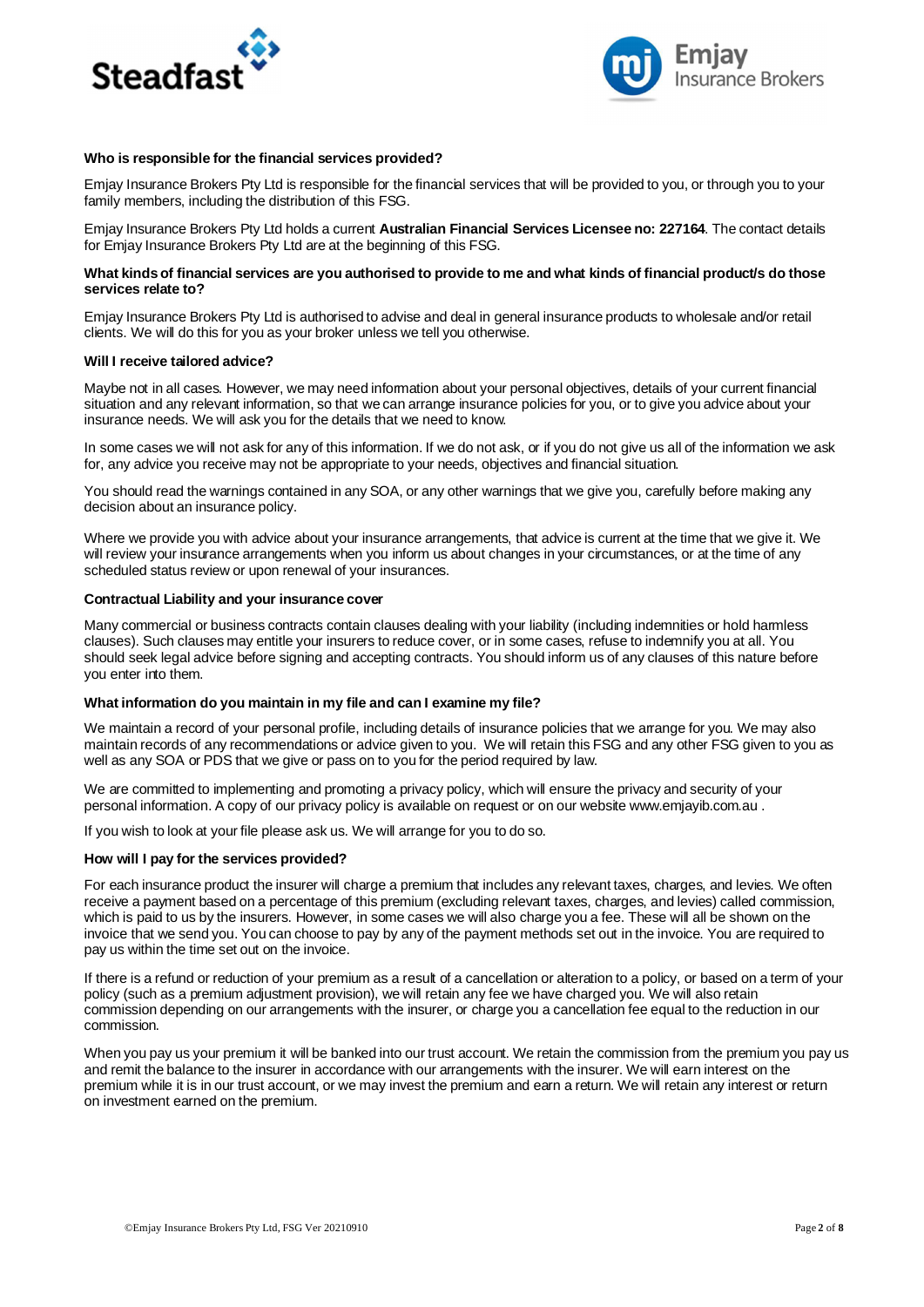



#### **How are any commissions, fees or other benefits calculated for providing the financial services?**

Our commission will be calculated based on the following formula: **X = Y% x P**

In this formula:

- $X =$  our commission
	- Y% = the percentage commission paid to us by the insurer. Our commission varies between 0% and 27.5%.
	- P = the amount you pay for any insurance policy (less any government fees or charges included in that amount).

Any fees that we charge you will depend on the complexity of the services we are providing and will be shown on your invoice.

We do not often pay any commissions, fees or benefits to others who refer you to us or refer us to an insurer. If we do, we will pay commissions to those people out of our commission or fees (not in addition to those amounts), in the range of 0% to 30% of our commission or fees.

Our employees that will assist you with your insurance needs will be paid a market salary and may receive a bonus based on the overall performance of the business.

If we give you personal advice, we will inform you of any fees, commission or other payments we, our associates or anyone referring you to us (or us to any insurer) will receive in relation to the policies that are the subject of the advice.

See below for information on the Steadfast association and commission.

#### **Do you have any relationships or associations with the insurers who issue the insurance policies or any other material relationships?**

Emjay Insurance Brokers Pty Ltd is a Steadfast Group Limited (**Steadfast**) Network Broker and the brokerage company holds shares in Steadfast. As a Steadfast Network Broker we have access to services including model operating and compliance tools, procedures, manuals and training, legal, technical, HR, contractual liability advice and assistance, group insurance arrangements, product comparison and placement support, claims support, group purchasing arrangements and broker support services. These services are either funded by Steadfast, subsidised by Steadfast or available exclusively to Steadfast Network Brokers for a fee.

Steadfast has arrangements with some insurers and premium funders (**Partners**) under which the Partners may pay Steadfast commission of between 0.5% – 1.5% for each product arranged by us with those Partners, or alternatively a fee to access strategic and technological support and the Steadfast Broker Network. Steadfast is also a shareholder of some Partners

You can obtain a copy of Steadfast's FSG at www.steadfast.com.au .

If we arrange premium funding for you, we may be paid a commission by the premium funder. The commission that we are paid by the premium funder is usually calculated as a percentage of your insurance premium (including government fees or changes). If you instruct us to arrange or issue a product, this is when we become entitled to the commission.

Our commission rates for premium funding are in the range of 0% to 2.5% of funded premium. When we arrange premium funding for you, you can ask us what commission rates we are paid for that funding arrangement compared to the other arrangements that were available to you.

In some instances, our employees may receive gifts or other benefits, in the form of hospitality or entertainment, from insurers or premium funders. These benefits are usually one of and do not influence our decision on where we place business.

#### **What should I do if I have a complaint**?

- 1. Contact us and tell us about your complaint. We will do our best to resolve it quickly.
- 2. If your complaint is not satisfactorily resolved within 5 days, please contact Karen Miladinski on 02 9796 0400, or put your complaint in writing/email and send it to her at the address noted at the beginning of this FSG or email compliance@emjayib.com.au. We will try and resolve your complaint quickly and fairly.
- 3. Emjay Insurance Brokers Pty Ltd is a member of the Australian Financial Complaints Authority (**AFCA**). If your complaint cannot be resolved to your satisfaction by us, you have the right to refer the matter to the AFCA. AFCA provides fair and independent financial services complaint resolution that is free to customers.

The AFCA can be contacted at:

| Mailing address: | Australian Financial Complaints Authority, GPO Box 3, Melbourne, VIC 3001 |
|------------------|---------------------------------------------------------------------------|
| Ph:              | 1800 931 678                                                              |
| Email:           | info@afca.org.au                                                          |
| Website:         | www.afca.org.au                                                           |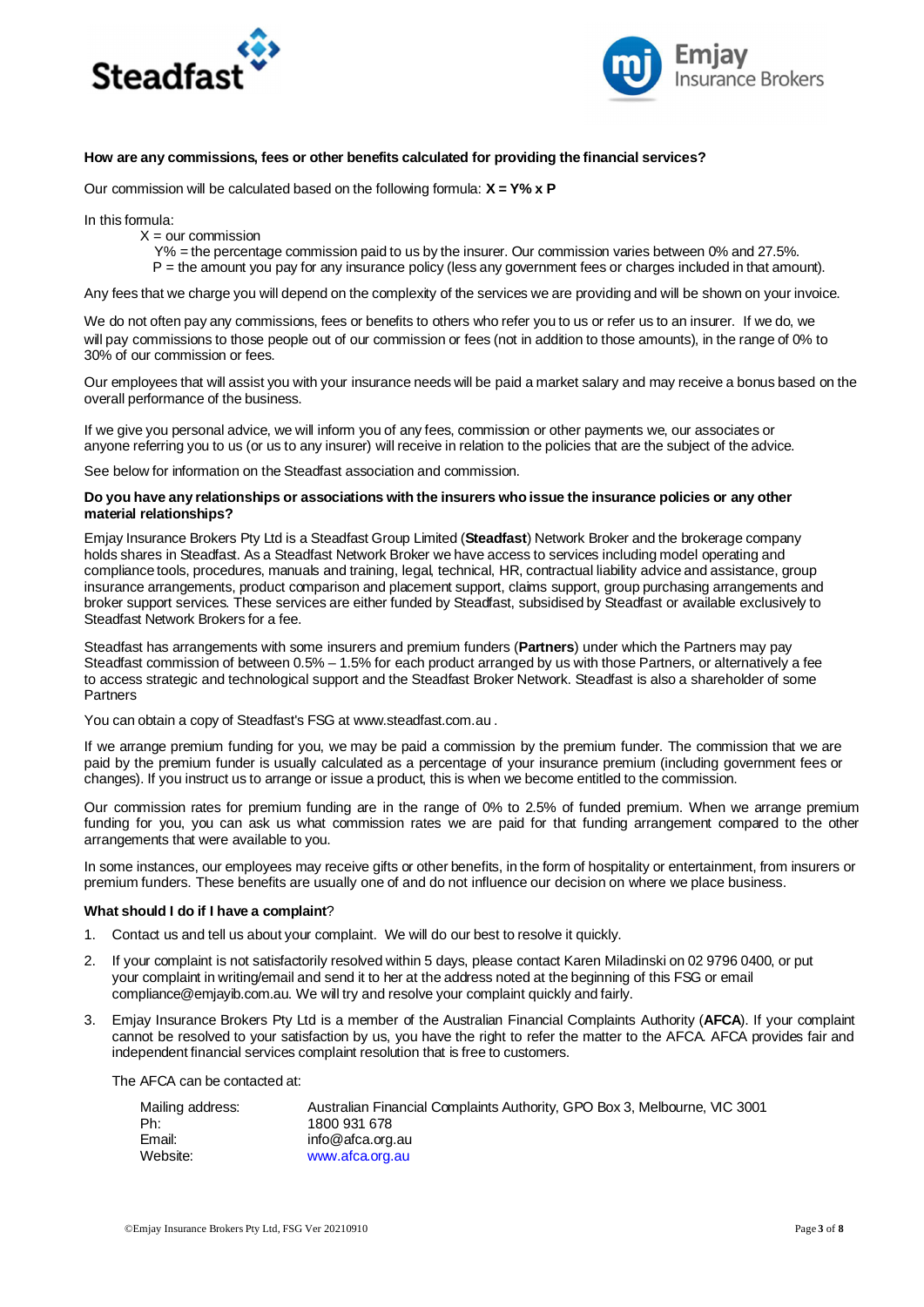



Emjay Insurance Brokers Pty Ltd is also a member of the National Insurance Brokers Association (**NIBA**) and is bound by their Code of Conduct. We also subscribe to the Insurance Brokers Code of Practice. We are committed to fair and timely resolution of issues, the promotion of informed and effective relationships between us, our clients, insurers and others involved in the insurance industry. A copy of the Insurance Brokers Code of Practice can be found on NIBA's website www.niba.com.au/codeofpractice.

#### **What arrangements do you have in place to compensate clients for losses?**

Emjay Insurance Brokers Pty Ltd has a professional indemnity insurance policy (**PI policy**) in place.

The PI policy covers us and our employees for claims made against us by clients as a result of the conduct of us, our employees or other representatives in the provision of financial services. Our authorised representatives have their own PI policies to cover them for claims made against them by clients as a result of the conduct by them in the provision of financial services.

Our PI policy covers us for claims relating to the conduct of representatives who no longer work for us.

This policy satisfies the requirements for compensation arrangements under section 912B of the Corporations Act.

#### **Any questions?**

If you have any further questions about the financial services Emjay Insurance Brokers Pty Ltd provides, please contact us. Please retain this document for your reference and any future dealings with Emjay Insurance Brokers Pty Ltd.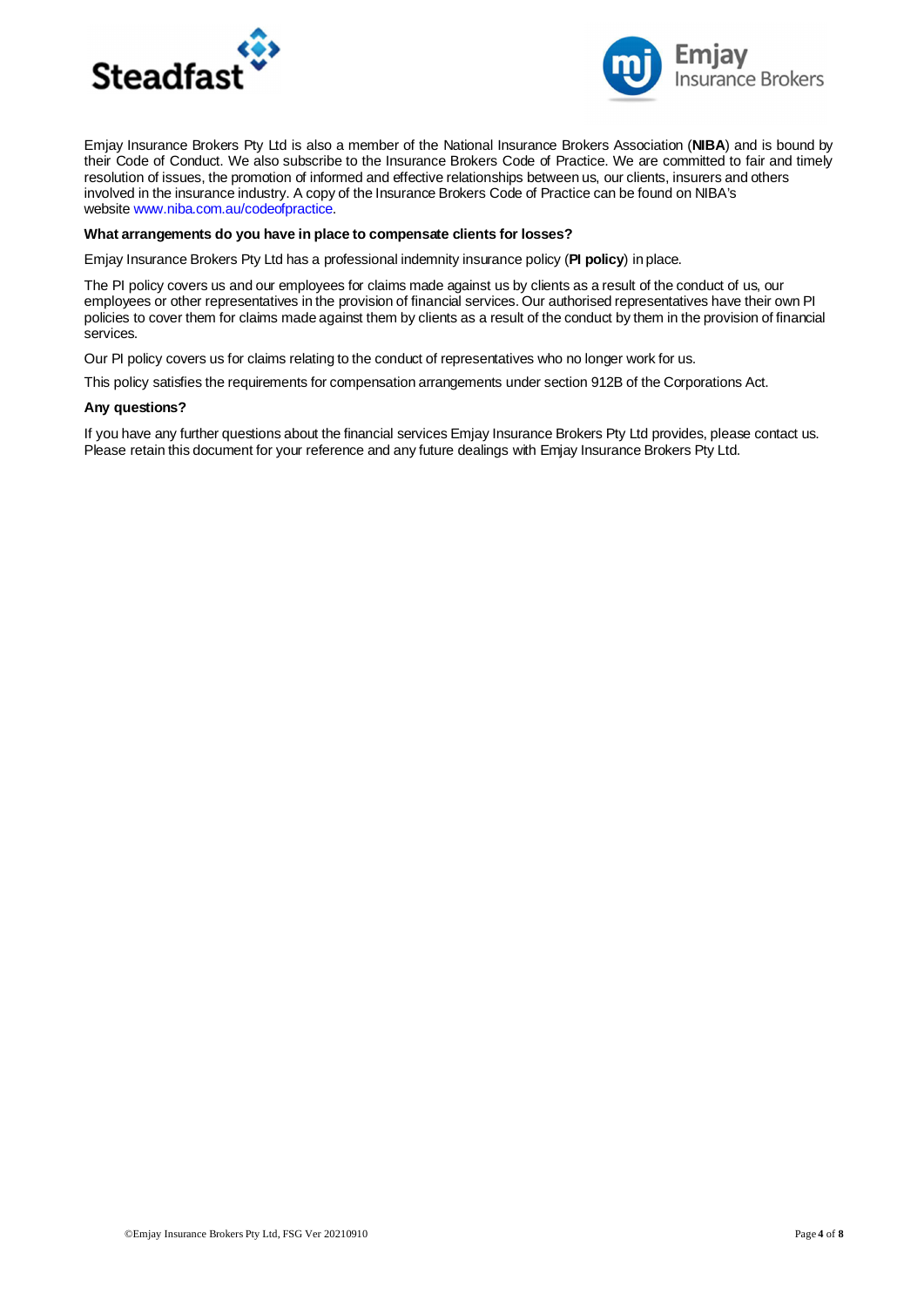# IMPORTANT INFORMATION FOR CLIENT

#### **POLICY**

This notice refers to a contract of insurance that you have entered into via our company. You should refer to your policy document for the full terms and conditions applicable and you should read them carefully. Should any doubts arise as to the scope of cover provided, please contact us for an explanation.

# **THE DUTY TO TAKE REASONABLE CARE NOT TO MAKE A MISREPRESENTATION**

For the purposes of the new duty, it is noted that it specifically relates to consumer insurance contracts\* that are '*obtained wholly or predominantly for the personal, domestic or household purposes of the insured'*, unless a policy is nominated to be a consumer insurance contract by the insurer.

#### **\*Consumer Insurance Contracts are-**

Motor Vehicle, Home Building, Home Contents, Sickness and Accident, Travel, Personal and Domestic Property Insurance Products and Consumer Credit

# **The duty to take reasonable care not to make a misrepresentation - (consumer insurance contracts only) – New Business and Variations**

You have a duty under the Insurance Contracts Act 1984 (ICA) to take reasonable care not to make a misrepresentation to the insurer **(your duty)**.

Your duty applies only in respect of a policy that is a consumer insurance contract, which is a term defined in the ICA.

Your duty applies before you enter into the policy, and also before you renew, extend, vary, or reinstate the policy. Before you do any of these things, you may be required to answer questions and the insurer will use the answers you provide in deciding whether to insure you, and anyone else to be insured under the policy, and on what terms. To ensure you meet your duty, your answers to the questions must be truthful, accurate and complete.

If you fail to meet your duty, the insurer may be able to cancel your contract, or reduce the amount it will pay if you make a claim, or both.

If your failure is fraudulent, the insurer may be able to refuse to pay a claim and treat the contract as if it never existed.

# **The duty to take reasonable care not to make a misrepresentation - (consumer insurance contracts only) – Renewals**

Before you renew or vary your policy, you have a duty under the Insurance Contracts Act 1984 (ICA) to take reasonable care not to make a misrepresentation to the insurer (your duty).

Your duty applies only in respect of your policy that is a consumer insurance contract, which is a term defined in the ICA.

This notice includes information you have previously told

us that is relevant to your policy, which we passed on to the insurer. The insurer requires you to contact us to tell us if this information is incorrect, or if it has changed. If you do not tell us about a change to something you have previously told us, the insurer will take this to mean that there is no change.

To ensure you meet your duty, when you contact us to advise of any information that is incorrect or has changed, the updated information you give us must be truthful, accurate and complete.

If you fail to meet your duty, the insurer may be able to cancel your contract or reduce the amount it will pay if you make a claim, or both.

If your failure is fraudulent, the insurer may be able to refuse to pay a claim and treat the contract as if it never existed.

### **YOUR DUTY OF DISCLOSURE (non-Consumer Insurance Contracts only)**

Before you enter into an insurance contract, you have a duty to tell the insurer anything that you know, or could reasonably be expected to know, that may affect the insurer's decision to insure you and on what terms.

You have this duty until the insurer agrees to insure you.

You have the same duty before you renew, extend, vary, or reinstate an insurance contract.

You do not need to tell the insurer anything that:

- reduces the risk they insure you for; or
- is common knowledge; or
- the insurer knows, or should know; or
- the insurer waives your duty to tell them about

#### If you do not tell the insurer something

If you do not tell the insurer anything you are required to, they may cancel your contract, or reduce the amount they will pay you if you make a claim, or both.

If your failure to tell the insurer is fraudulent, they may refuse to pay a claim and treat the contract as if it never existed.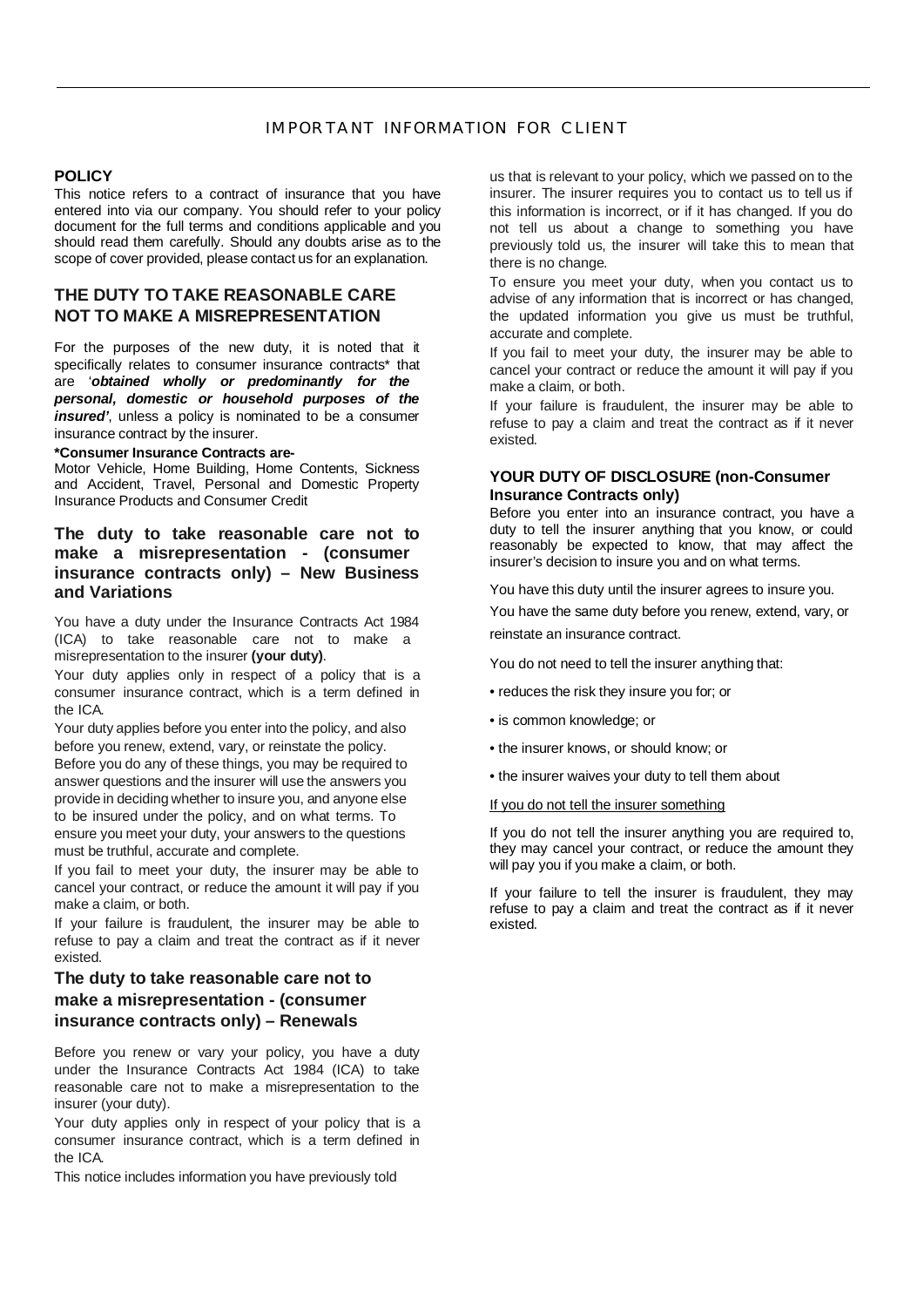### **RETAIL CLIENTS**

Under the Corporations Act 2001 and associated Regulations Retail Clients are provided with additional levels of protection from other insurance purchasers. The Act defines Retail Clients as:

Individuals or a small manufacturing business employing less than 100 people or any other business employing less than 20 people.

And that are being provided a financial service or product that relates to the following insurance covers:

Motor Vehicle (under 2 tonne), Home building, contents, personal and domestic, Sickness and Accident or Travel, Consumer Credit and other classes as prescribed by regulations.

# **WHAT ADVICE IS BEING PROVIDED (RETAIL CLIENTS ONLY)**

If you are a RETAIL CLIENT (refer above) and a Statement of Advice has not been provided to you with this invoice then the advice that we are giving you related to this transaction is General Advice.

General Advice is advice that has been prepared without considering your current objective's, financial situation or needs. Therefore, before acting on this advice, you should consider the appropriateness of the advice having regard to your current objective's, financial situation or needs.

If the advice provided relates to the acquisition or possible acquisition of a new insurance policy and the underwriter has prepared a Product Disclosure Statement (PDS) we will have attached the PDS for your review. You should consider the PDS prior to making the decision to purchase this product. Further information regarding the income we have been paid by the underwriter for this transaction is available upon request.

### **DISPUTES**

Clients not satisfied with our services should contact our Complaints Officer. We are members of the Australian Financial Complaints Authority (AFCA), a free consumer service. Further information is available from our office, or contact AFCA directly on 1800 931 678 or visit www.afca.org.au. We also follow the Insurance Brokers

Code of Practice.

### **CANCELLATION WARNING (RETENTION OF BROKERAGE AND FEES)**

If a cover is cancelled before expiry of the period of insurance, we reserve the right to refund to you only the net return premium we received from the underwriter, and not refund any part of the brokerage or fees we receive for arranging the cover. A broker service fee may be charged to process the cancellation.

### **ELECTRONIC DELIVERY OF DISCLOSURE NOTICES**

Please note that where possible we prefer to provide all correspondence and disclosure notices (including Financial Services Guides and Product Disclosure Statements) to you electronically, via email or links to websites etc. If you have provided your email address to Us we will typically use that email address for all correspondence and disclosure notices.<br>Should you not wish to be sent disclosure Should you not wish to be sent disclosure documents electronically please advise us accordingly and we will update our records accordingly.

### **WHOLESALE BROKER INFORMATION**

In some cases we use the services of a Wholesale Broker (insurance intermediary) to access products that are not available to us directly from the insurer. You can identify where we have used an insurance intermediary as the Invoice/schedule will show that the policy is placed via another Insurance Intermediary. This situation usually arises where the insurance intermediary has developed a specialised product and competitive pricing for risks<br>that are not commonly available directly from most that are not commonly available directly from most underwriters. This means we are not dealing with the end insurer directly but via the insurance intermediary. All insurance intermediaries that we deal with are required to hold an Australian Financial Services Licence and to place all client funds received into a Trust Account and are required to meet the same high standards in the delivery of their services that apply to us. Importantly all claims will be the ultimate responsibility of and paid for by the end underwriter.

## **PREMIUM FUNDING WARNING**

Premium funding allows you to spread out the cash flow associated with paying your insurance premiums over the next twelve months. We receive a commission from the funder for arranging the funding contract; full details are available on request

Please note that should the insurance policy be cancelled before the expiry date for whatever reason, the Premium Funder will charge you the full interest applicable to the contract, as detailed in the Loan Application Form. Typically there will be no refund of our commission on the refund premium and no refund of any fee we may have charged you for arranging the cover. We also reserve the right to charge you a policy cancellation handling fee. In some cases underwriters also apply minimum premiums to policies, which may further reduce the refund that you might otherwise receive.

The impact of the above on you is that any refund you receive for the mid term cancellation of your policy will usually be significantly less than a pro rata calculation would produce and in extreme cases may involve you having to make an additional final payment even though the policy has been cancelled. Therefore prior to cancelling a policy and replacing it with another cover we strongly recommend that you discuss your situation with us so that we can advise the exact extent and impact of the early cancellation provisions mentioned above.

# **UTMOST GOOD FAITH**

Every contract of insurance is subject to the doctrine of utmost good faith which requires that the parties to the contract should act toward each other with the utmost good faith. Failure to do so on your part may prejudice any claim or the continuation of cover provided by Underwriters.

# **UNDERWRITING AGENTS AND WHOLESALE BROKERS**

In some cases we access insurance products via Underwriting Agents and Wholesale brokers rather than directly with the insurer. In such cases should you wish to access the Financial Services Guide of the Underwriting Agency or Wholesale Broker please contact us and we will arrange to have a copy sent out to you.

### **CONTACT AGREEMENT**

To ensure that we provide you with appropriate products and services, you agree to us calling you at our discretion to discuss any new products and services. If you do not wish to receive such calls please advise us and we will place you on our Do Not Call Register.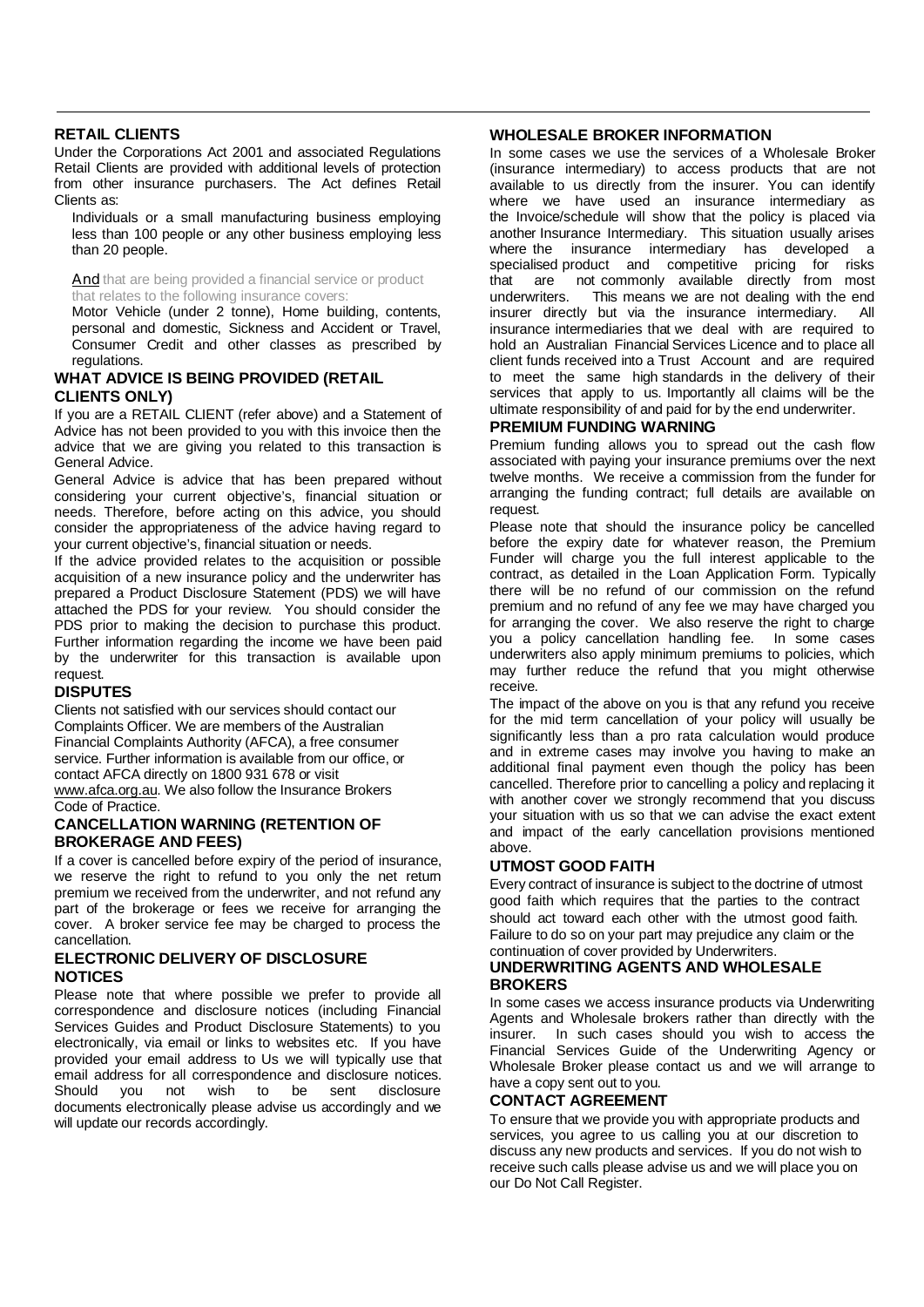### **CONTRACTUAL LIABILITY**

Many commercial or business contracts contain clauses dealing with your liability (including indemnities or<br>hold-harmless clauses). Such clauses-may Such clauses may entitle your underwriters to reduce cover, or in some cases, refuse to indemnify you at all. You should seek legal advice before signing and accepting contracts. You

should inform us of any clauses of this nature before you enter into them

## **AVERAGE / CO-INSURANCE**

It is most important that the Sum Insured you select is adequate to represent the value of the insured property and is calculated in accordance with the cover being arranged. Otherwise, you will be under-insured and in terms of the Average / Co-insurance provisions of your policy, you may be responsible for paying part of the loss you actually suffer.

### **THIRD PARTY INTERESTS**

Insurance policies will only provide cover for your interest in the property insured and does not cover the interest of any third parties unless you have informed us of them in writing and they are noted on the policy.

#### **ALTERATIONS**

No alterations to the risk whatsoever will be admitted and will not take effect until acceptance is confirmed by the underwriter.

### **PAYMENT**

You will not be insured if you fail to pay the premium in full within 14 days from commencement of the risk for new policies and prior to the due date for renewals unless alternative credit arrangements have been agreed with us in writing.

#### **NEW POLICIES**

Notwithstanding the above, you will not be insured if you do not submit the relevant Proposal within 30 days from commencement of the risk unless an extension of time has been agreed with us in writing.

### **INTERESTS OF OTHER PARTIES**

Many policies exclude cover for an interest in the insured property held by someone other than the named insured, unless that interest is specifically noted on the policy. For example, if property is jointly owned, or subject to finance, the interest of the joint owner or financier may be excluded, if it is not specifically noted on the policy.

### **CANCELLATION**

If you cancel this insurance prior to the expiry date, we will be entitled to retain such proportion of any broker's fee and/or commission that relate to the unexpired period of insurance.

### **PRIVACY ACT**

The Privacy Act 1988 requires us to inform you on how we collect, use and disclose your personal information. A copy of our Privacy Policy Statement is available on request from our office or from our Website.

### **COOLING OFF**

All Retail Products are subject to a 14-day "cooling off period". This means that if you are not happy with a Retail Product, you have 14 days to withdraw from the new contract at no cost to you other than our broker's fee, which is not refundable. **DISCLAIMER**

The coverage details provided with this notice are a summary only (errors and omissions excepted) and do not purport to be an exact copy of the underwriters' policy schedule and/or related documents. In case of any discrepancy between the coverage details provided and the underwriter's policy schedule and related documents,

the underwriters' documents will prevail. We will provide a full copy of the underwriter's policy schedule and documents upon request.

# **TERMS OF TRADE**

Payment of this account constitutes your acknowledgement and acceptance of these conditions and authorises us to act as your insurance brokers for the risks outlined on the face hereof and no others unless specifically agreed by us in writing.

#### **SUBROGATION**

You are warned that should you become a party to any agreement that has the effect of excluding or limiting your underwriter's ability to recover from a third party, your underwriters may have the right to refuse to indemnify you for such loss where it is shown that your underwriter's rights of recovery have been prejudiced by your action.

#### **RIGHTS OF RECOVERY AGAINST OTHERS**

It is a condition of a Contract of Insurance that you may not forego any right of recovery that may exist against another party without prior approval in writing being given by your underwriter.

### **CLAIMS MADE POLICY**

Where indicated on the invoice this policy provides cover on a "claims made" basis which means that claims first advised to you (or made against you) during the period of insurance are covered irrespective of when the incident causing the claim occurred. To protect your entitlement to indemnity under this policy you must report to underwriters without delay and prior to expiry of the policy period all incidents that may give rise to a claim against you.

### **AVERAGE OR CO INSURANCE**

If the subject matter of insurance (or part thereof) relates to Industrial Special Risks, Fire & Perils or Business Interruption/Consequential Loss, then the policy (or part thereof) will be subject to average. This means that if the sum insured you nominate for buildings, plant, machinery, stock is less than 100% of its value (100% for Business Interruption/Consequential Loss) at the time the insurance was effected (or renewed), then part of the loss will/may not be covered by the policy.

For example a policy with a 100 % co-insurance clause pays as follows: if a building is insured for \$150,000 when its value is \$200,000, then in the event of a claim for damage of \$100,000, underwriters will only pay \$75,000 and you will be your own underwriter for the balance.

# **AVERAGE/CO-INSURANCE - BUSINESS INTERRUPTION POLICIES**

Some policies contain an Average/Co-Insurance clause which is fully set out in the "Basis of Cover" or "Policy Specification" of the policy.

For the types of cover most usually provided, the Average/Co-Insurance calculation is arrived at by applying the Rate of Gross Profit, Revenue or Rentals (as applicable) to the Annual Turnover, Revenue or Rentals (as applicable); these factors first being appropriately adjusted as provided for in the "Trend of Business" or "Other Circumstances" clauses.

If you are in any doubt regarding this clause insofar as it applies to your policy, please contact your Account Manager for assistance.

### **CLAIMS OCCURRING PRIOR TO COMMENCEMENT**

Your attention is drawn to the fact that your policies do not provide indemnity in respect of events that occurred PRIOR to commencement of the contract.

Important Notices updated 05/10/21